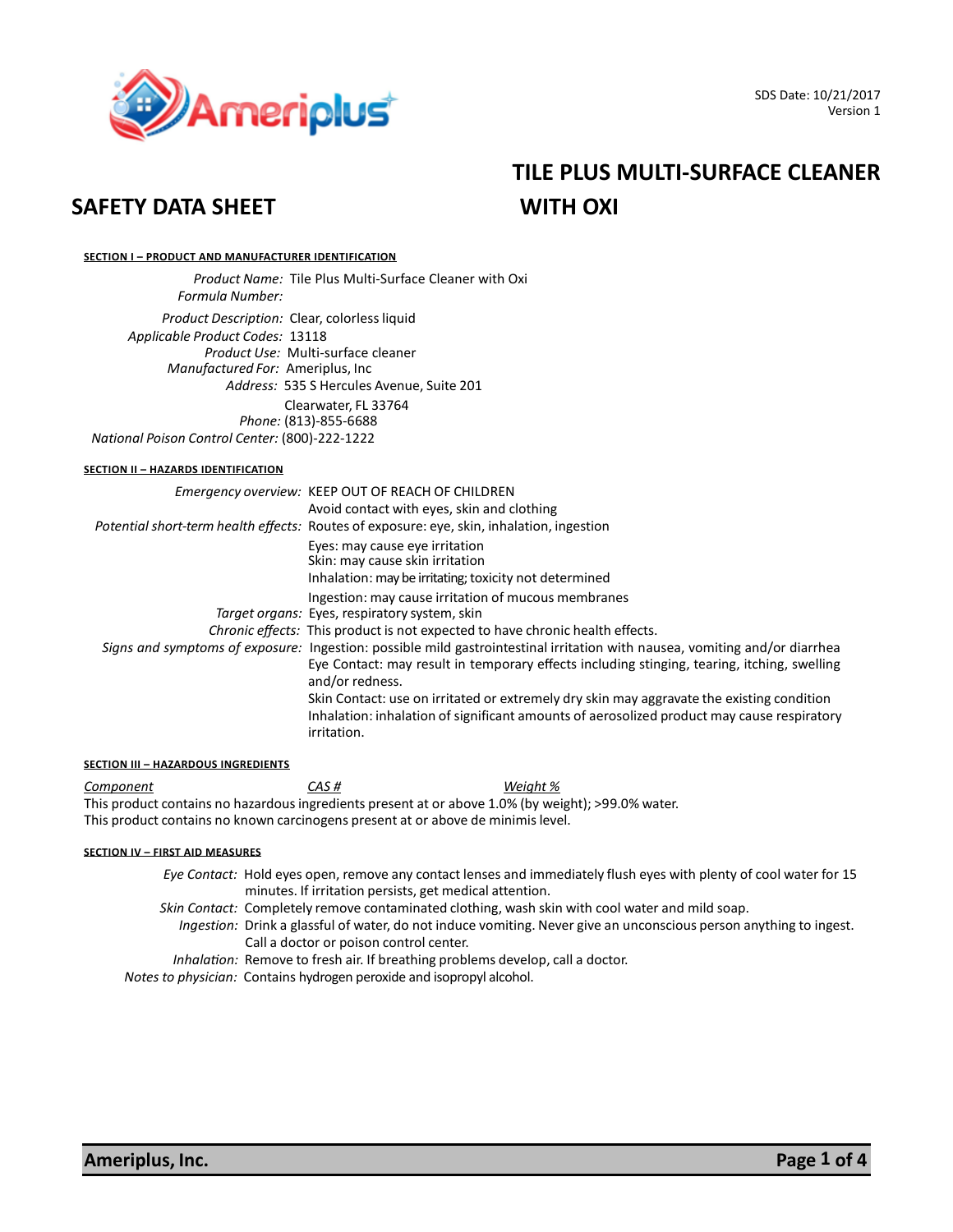

# **TILE PLUS MULTI-SURFACE CLEANER**

#### **SECTION V – FIRE FIGHTING MEASURES**

|                                          | Extinguishing media: Product will not burn unless all water is evaporated; use fire-fighting techniques                                                                                                                                                                                                                 |
|------------------------------------------|-------------------------------------------------------------------------------------------------------------------------------------------------------------------------------------------------------------------------------------------------------------------------------------------------------------------------|
|                                          | appropriate to the surrounding fire.                                                                                                                                                                                                                                                                                    |
|                                          | Special protective equipment for firefighters: Wear fire-fighting equipment appropriate for the surrounding fire.                                                                                                                                                                                                       |
|                                          | Specific hazards during fire-fighting: Containers may rupture in a fire situation. Thermal decomposition or burning may<br>produce noxious and/or toxic fumes including oxides or carbon and nitrogen after<br>all water is evaporated. Incomplete combustion may form carbon monoxide.<br>Evacuate downwind personnel. |
| SECTION VI – ACCIDENTAL RELEASE MEASURES |                                                                                                                                                                                                                                                                                                                         |

*Spill response:* Spilled material may be slippery. Do not touch or walk through spilled material. Stop leak(s) only if you can do so without risk. Prevent release into waterways, sewers, basements or confined areas. Dilute with water. Absorb or cover with dry earth, sand or other non-combustiblematerial and transfer to labeled containers.

*Other precautions:* Evacuate personnel and ventilate area around spill. Keep personnel upwind of spill. Only trained and properly protected personnel must be involved in clean-up operations. Use appropriate safety equipment.

#### **SECTION VII – HANDLING AND STORAGE**

Keep out of reach of children and pets. Avoid contact with eyes, skin and clothing. Avoid breathing vapors. Do not ingest. Do not mix with other household chemicals, as hazardous gases could be released. Keep container closed when not in use and store in a cool, dry place. Do not reuse empty container. Do not expose product to extreme hot or cold temperatures.

#### **SECTION VIII – EXPOSURE CONTROLS AND PERSONAL PROTECTION**

#### *Exposure Limits*

*Component List Type Value* This product contains no hazardousingredients present at or above 1.0% (by weight); >98.0% water.

#### *Personal Protective Equipment(PPE)*

Safety glasses, splash goggles and/or face shields are required when handling large quantities of product. Wear chemicalresistant gloves if there is a potential for repeated or prolonged skin contact, particularly for sensitive individuals.

#### *Engineering Controls*

Use in area with adequate ventilation to minimize exposure to product mist.

#### **SECTION IX – PHYSICAL AND CHEMICAL PROPERTIES**

*Melting/freezing point: < 32 °F* Solubility in water: Complete  *Vapor pressure:* Not available

 *Appearance:* Clear colorless liquid *Upper flammability limit:* Not Applicable  *Odor:* Floral *Lower flammability limit:* Not Applicable  *pH:* 9.5 + 1.1 *Specific gravity:* 0.99 + 0.01 *Boiling point:* Not available *Partition coefficient:* Not Applicable *Flash point:* None *Auto-ignition temperature:* Not Applicable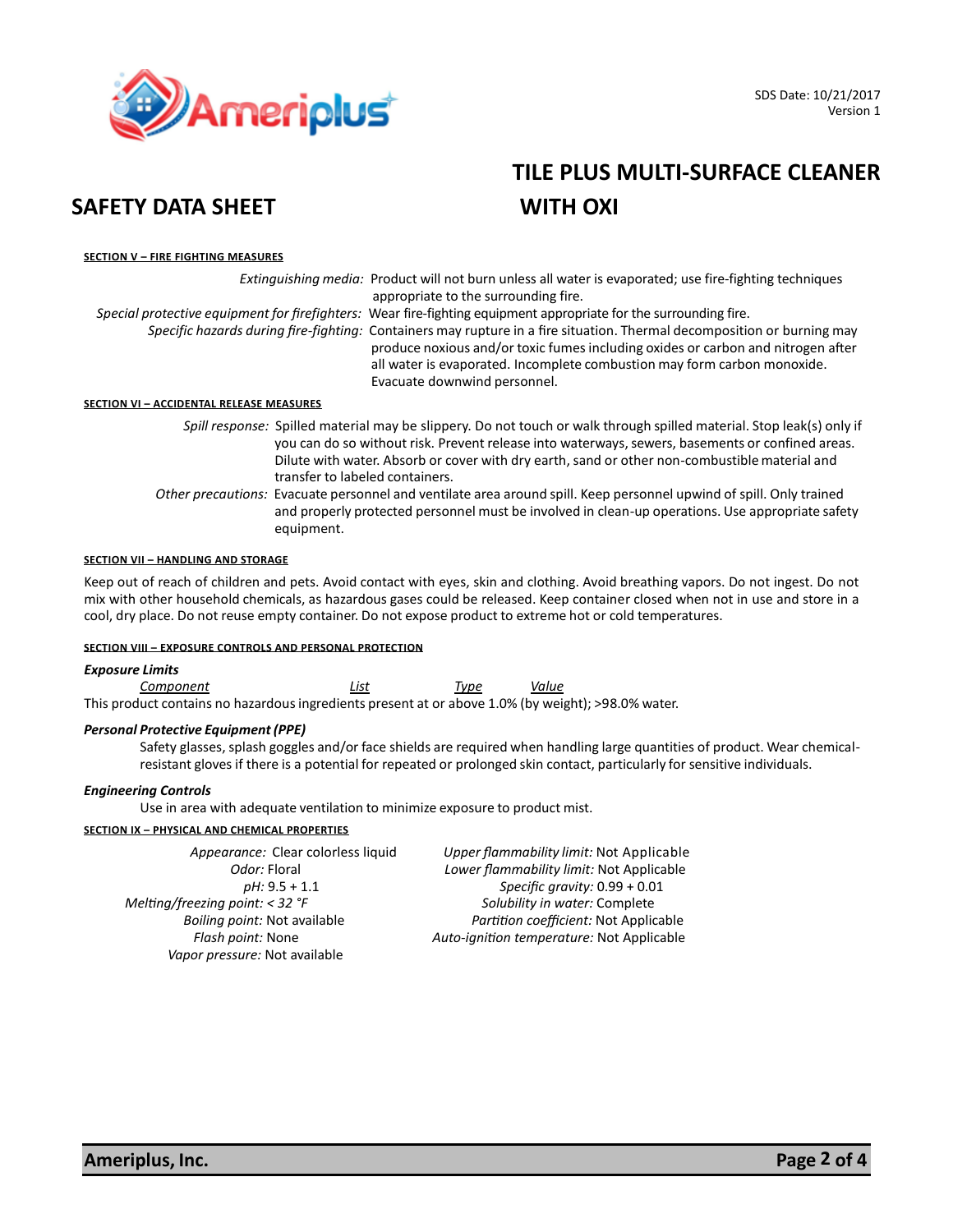

# **TILE PLUS MULTI-SURFACE CLEANER**

#### **SECTION X – STABILITY AND REACTIVITY**

*Chemical stability:* Stable at normal use/storage conditions, will not hazardously polymerize. *Conditionsto avoid:* None known *Incompatible materials:* Do not mix with other chemicals, including strong acids, bases and oxidizers. *Hazardous decomposition products:* Will produce normal products of combustion ader water is evaporated. *Hazardous reaction possibility:* None known

#### **SECTION XI – TOXICOLOGICAL INFORMATION**

This product contains no known carcinogens and is not expected to be acutely toxic. If ingested, drink a glassful of water and do not induce vomiting. If in contact with eyes, hold eyes open, remove any contact lenses and immediately flush eyes with plenty of cool water for 15 minutes.

#### **SECTION XII – ECOLOGICAL INFORMATION**

No data available on possible ecological effects and environmental fate from this finished product.

#### **SECTION XIII – DISPOSAL CONSIDERATIONS**

Dispose of in accordance with all applicable federal, state and local regulations. Do not reuse empty containers – flush with water and place in appropriate trash or recycling receptacle.

#### **SECTION XIV – TRANSPORTATION INFORMATION**

*US DOT Proper Shipping Name:* Not regulated in non-bulk containers *US DOT Hazard Class:* N/A *US DOT ID Number:* N/A *US DOT Packing Group:* N/A *ORM-D Exemption possible:* N/A

#### **SECTION XV – REGULATORY INFORMATION**

|                                                      |                                                                                                           | TSCA: All ingredients in this product are on the TSCA inventory or are exempt from |  |
|------------------------------------------------------|-----------------------------------------------------------------------------------------------------------|------------------------------------------------------------------------------------|--|
|                                                      |                                                                                                           | TSCA inventory requirements under 40 CFR 720.30.                                   |  |
|                                                      | FIFRA: This product is not a registered pesticide.                                                        |                                                                                    |  |
| CERCLA reportable quantity: None                     |                                                                                                           |                                                                                    |  |
|                                                      | California Proposition 65: This product contains no listed substances known to the State of California to |                                                                                    |  |
|                                                      |                                                                                                           | cause cancer, birth defects or other reproductive harm, at levels which would      |  |
|                                                      | require a warning under the statute.                                                                      |                                                                                    |  |
| SARA Title III 302 extremely hazardous substance: No |                                                                                                           |                                                                                    |  |
| SARA Title III 313 reportable ingredients: No        |                                                                                                           |                                                                                    |  |
| SARA Title III 311/312 hazard categories:            |                                                                                                           |                                                                                    |  |
|                                                      | Immediate Hazard                                                                                          | Yes                                                                                |  |
|                                                      | Delayed                                                                                                   | Hazard                                                                             |  |
|                                                      | No                                                                                                        |                                                                                    |  |
|                                                      | Fire                                                                                                      | Hazard                                                                             |  |
|                                                      | No.                                                                                                       |                                                                                    |  |
|                                                      | Pressure                                                                                                  | Hazard                                                                             |  |
|                                                      | No.                                                                                                       |                                                                                    |  |
|                                                      | Reactivity                                                                                                | Hazard                                                                             |  |
|                                                      | No                                                                                                        |                                                                                    |  |
|                                                      |                                                                                                           |                                                                                    |  |